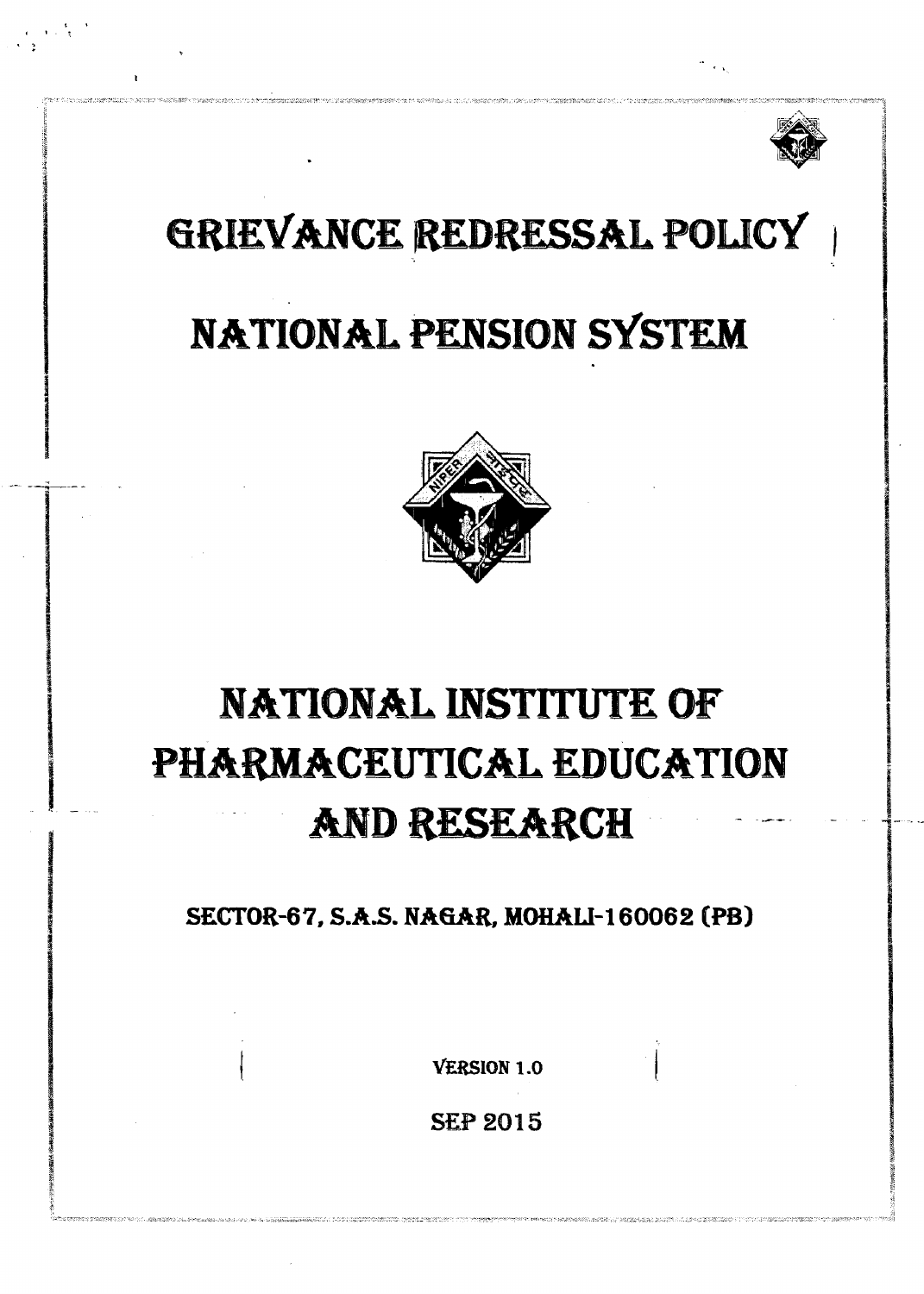# **Table of Contents**

| $\mathbf{L}$    |  |
|-----------------|--|
| $\mathbf{II}$ . |  |
| III.            |  |
| IV.             |  |
| V.              |  |
| VI.             |  |
| VII.            |  |
|                 |  |
| IX              |  |
|                 |  |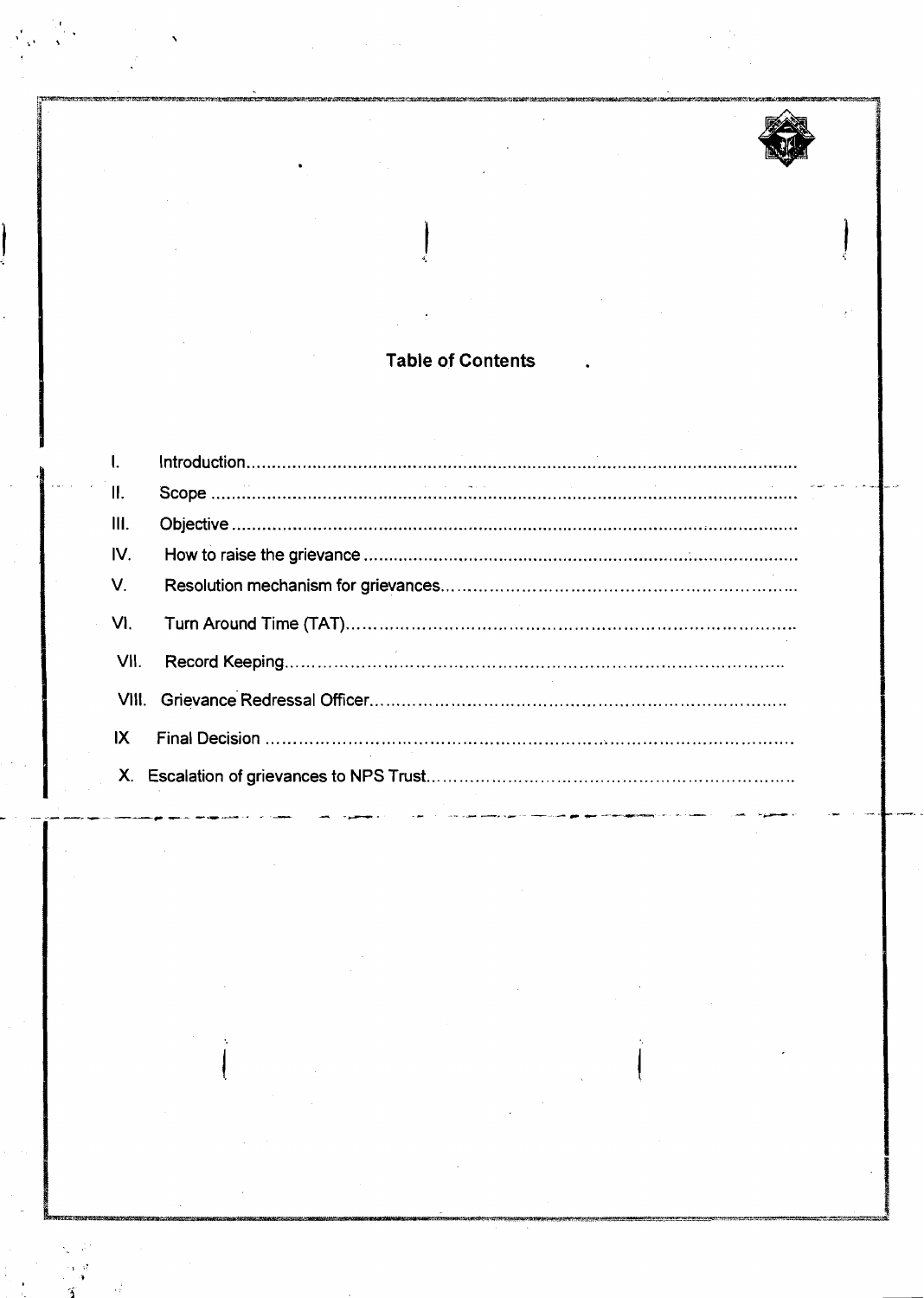

# **I. Introduction**

National Institute of Pharmaceutical Education and Research (NIPER) is the first national level institute in pharmaceutical sciences with a proclaimed objective of becoming a centre of excellence for advanced studies and research in pharmaceutical sciences. The Government of lndia has declared NIPER as an 'Institute of National Importance'. It is an autonomous body set up under the aegis of Department of Pharmaceuticals, Ministry of Chemicals and Fertilizers, Government of lndia established by the Act of Parliament 'NIPER Act-1998'. The Institute is conceived to provide leadership in pharmaceutical sciences and related areas not only within the country, but also to the countries in South East Asia, South Asia and Africa. NIPER is a member of Association of Indian Universities and Association of Commonwealth Universities.

Government of lndia have introduced a New Pension Scheme replacing the defined benefit pension scheme. The New Pension Scheme comes into operation w.e.f from 01-01-2004 and applicable to all new entrants of Central Government service on or after 01-01-2004. The New Pension Scheme is working on defined contribution basis and will have two tiers- Tier-I and Tier-II: Tier-I is mandatory for all Govt. servants I employees of autonomous institutes. In Tier-l , NIPER will have to make a contribution of 10% of the Basic Pay, DP and DA which will be deducted from salary bill of the subscriber every month. NIPER will make equal matching contribution and will deposit the same in NPS Tier-l account.

### **II. Scope**

As an autonomous institution of Central Govi., the correct and timely deposit of contribution in Tier-l account is the prime concern of hllPER. As a part of PFRDA (Redressal of Subscriber Grievance) Regulations, 2015, every intermediary is required to follow the Grievance Redressal Policy.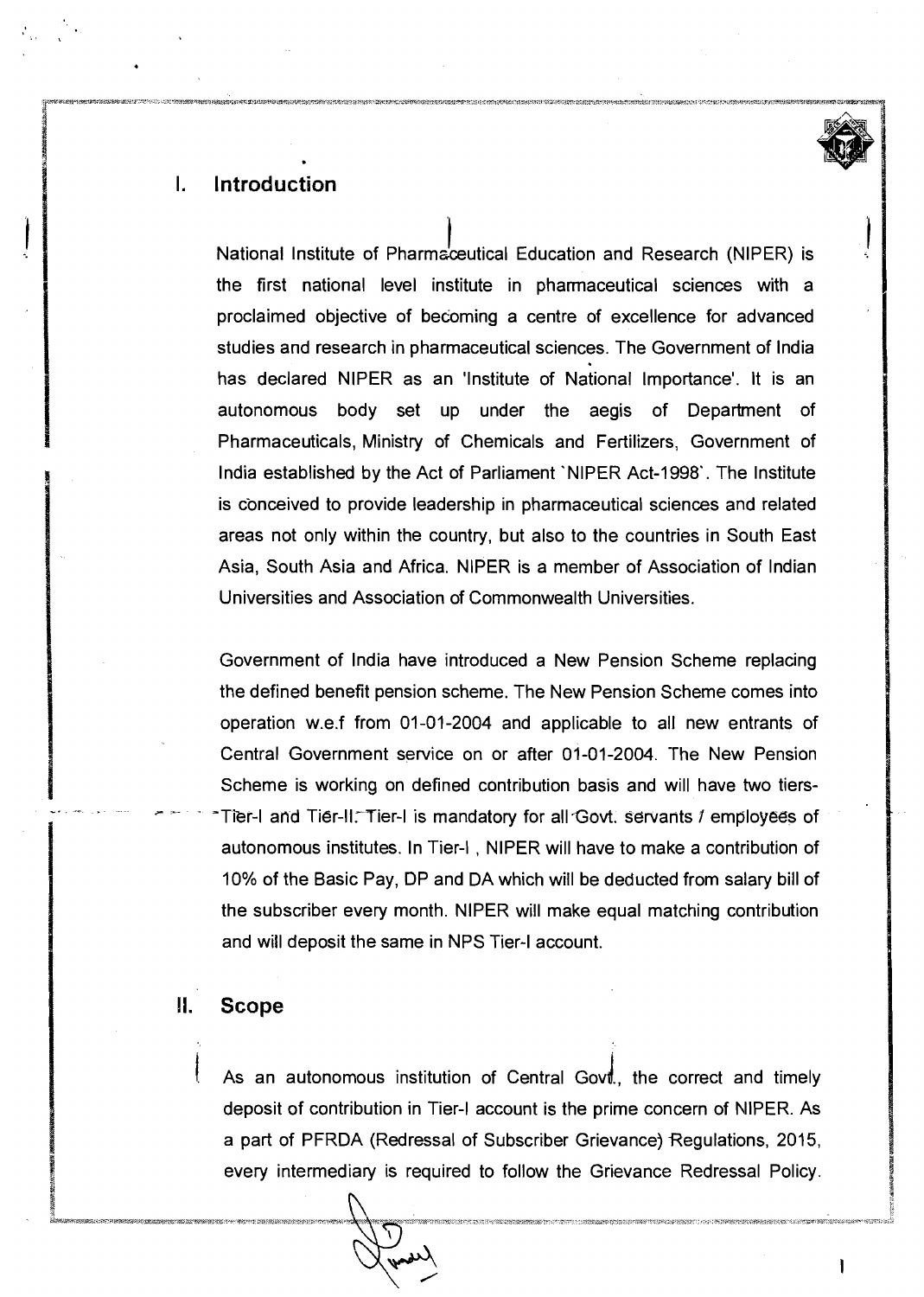

2

Accordingly , the below stated Grievance Redressal Policy (GRP) is made for the grievances arising out of various services offered by NIPER in the capacity of intermediary. The scope of this GRP is restricted to redressal of grievances raised against intermediary (NIPER).

The term "Grievances" is defined as: "grievances or complaint" includes any communication that expresses dissatisfaction, in respect of the conduct or any act of omission or commission or deficiency of service on the part of, an intermediary (NIPER) and in the nature of seeking a remedial action but do not include the following;

- (i) complaints that are incomplete or not specific in nature;
- (ii) communications in the nature of offering suggestions;
- (iii) communications seeking guidance or explanation;
- (iv) complaints which are beyond the powers and functions of the NIPER or beyond the provisions of the PFRDA Act and the rules and regulations framed there under; and
- (v) any disputes between intermediaries; and
- $(v_i)$  Complaints that are sub-judice (cases which are under consideration by court of law or quasi-judicial body) except matters within the exclusive domain of the PFRDA under the provisions of the Act.

# **III.** Objective

The purpose of this Policy is to set forth the policies and procedures to be followed in receiving, handling and responding to any grievance against the NIPER in respect of the services offered by it. The following are broad objectives for handling the customer grievances: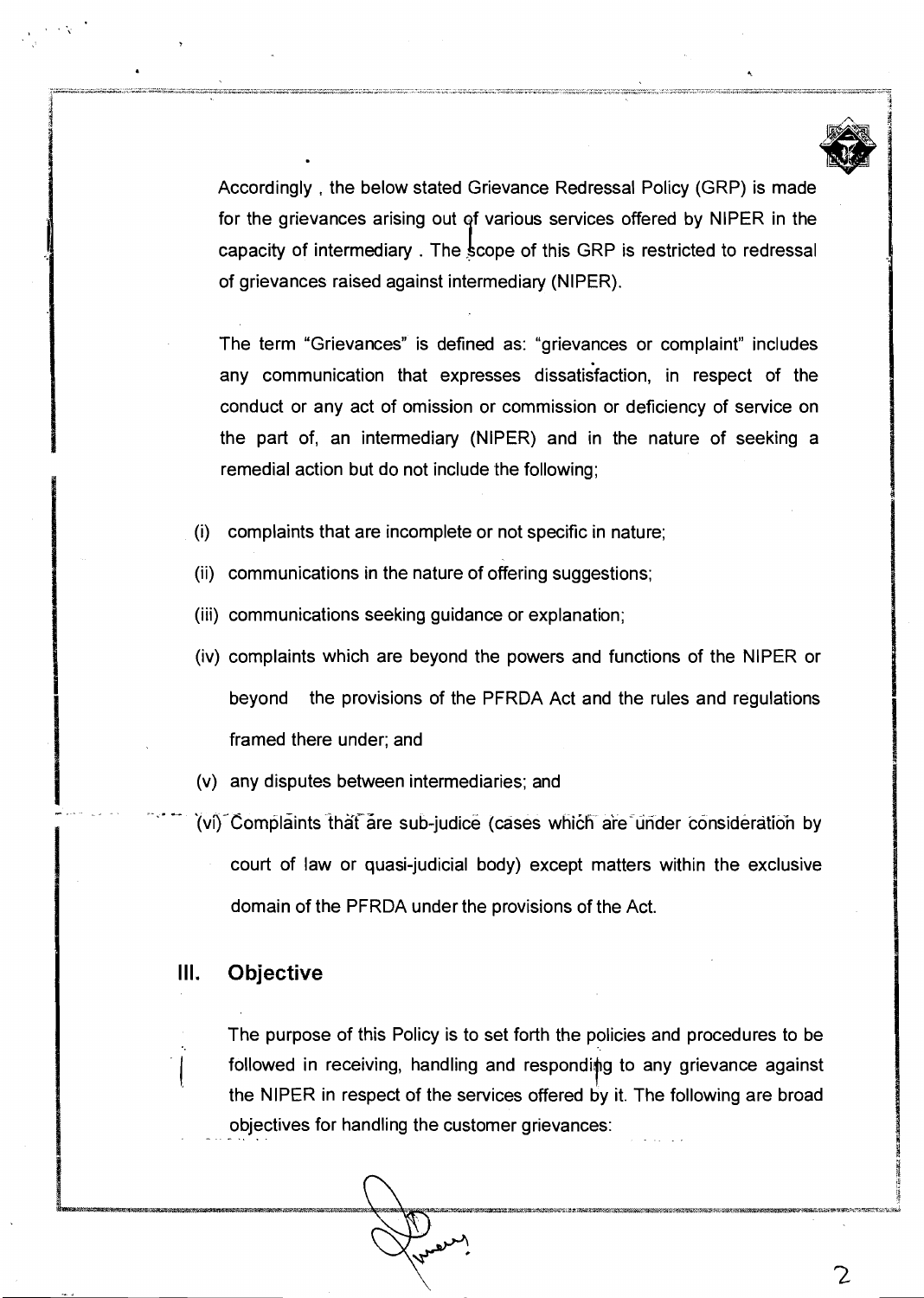- (i) To provide fair and equal treatment to all employees of NIPER without bias at all times.
- (ii) To ensure that all issues raised by employees of NIPER are dealt with courtesy and resolved in stipulated timelines.
- (iii) To develop an organizational framework to promptly address and resolve employees Grievances fairly and equitably.
- (iv)To provide enhanced level of satisfaction. **I**
- (v) To provide easy accessibility to the employees of NIPER for an immediate Grievance redressal.
- (vi)To put in place a monitoring mechanism to oversee the functioning of the Grievance Handling Policy.

# **IV. How to raise the grievance**

**I** 

The subscribers can raise grievances through the following modes:

- (i) By raising a grievance in writing  $-$  in the specified-format Hetters-/representation addressed to the Grievance Redressal Officer, NIPER.
- (ii) By emailing the grievance to the Grievance Redressal Officer, NIPER.

# **V. Resolution mechanism for grievances**

I I

- 1. Grievances received through written communication:
	- a. The grievances can be received through registered email.
	- b. The grievances received will be recorded in the Register maintained by Grievance Redressal Officer, NIPER.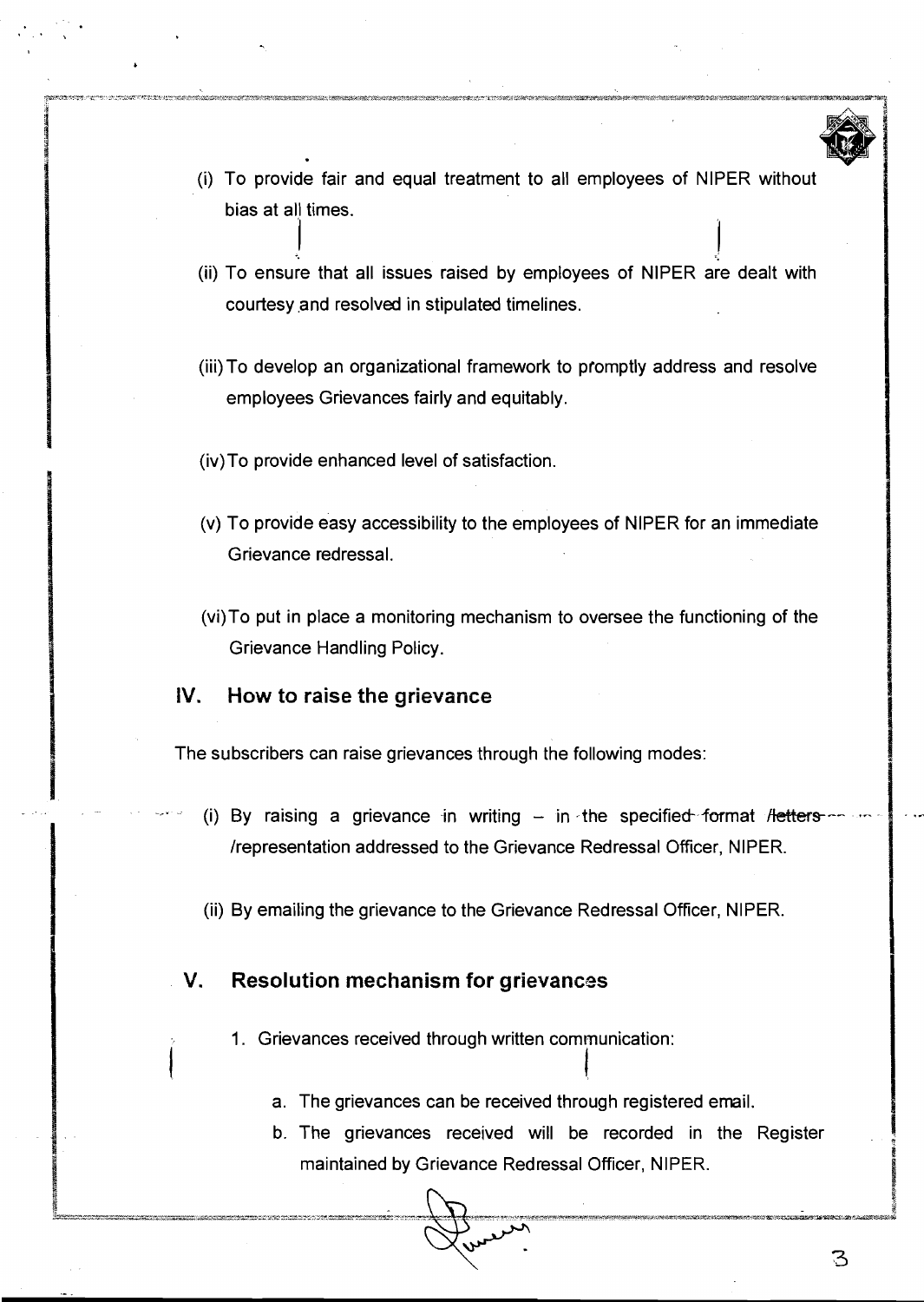

- c. On receipt of a complaint / grievance, an acknowledgement for the same shall be sent to the applicant.
- d. The grievance Redressal proceedings of the complainant shall be deemed to have commenced on the next date of receipt of the grievance by the NIPER.
- e. The grievance will be resolved and then appropriate reply will be sent to the customer.

# **Vl. Turn Around Time (TAT)**

TAT as defined in the Redressal Of Subscriber Grievance Regulations, 2015 are adhered to. Following are the salient points with respect to TAT:

- a. Every grievance has to be disposed off within a period of thirty days of its receipt
- b. In case a complaint requires additional time for resolution, the NIPER will proactively inform the complainant about the reason for the delay and specify the additional time **required for**  resolution.

# VII **Record Keeping**

- **.-I** -..,- - \_I--- ,\_- - . -- - -. - \*- - .,-- -&--- --- 'The record of complaints and measures taken for its redressal would be maintained for a minimum period of 03 (three) years from the date of their resolution.

# **Vlll. Grievance Redressal Officer**

The present Grievance Redressal Officer, NIPER (GRO) details are:

# Sh. J.K. Chandel

#### Grievance Redressal Officer (GRO), (NPS),

Deputy Registrar (Finance & Accounts) National Institute of Pharmaceutical Education and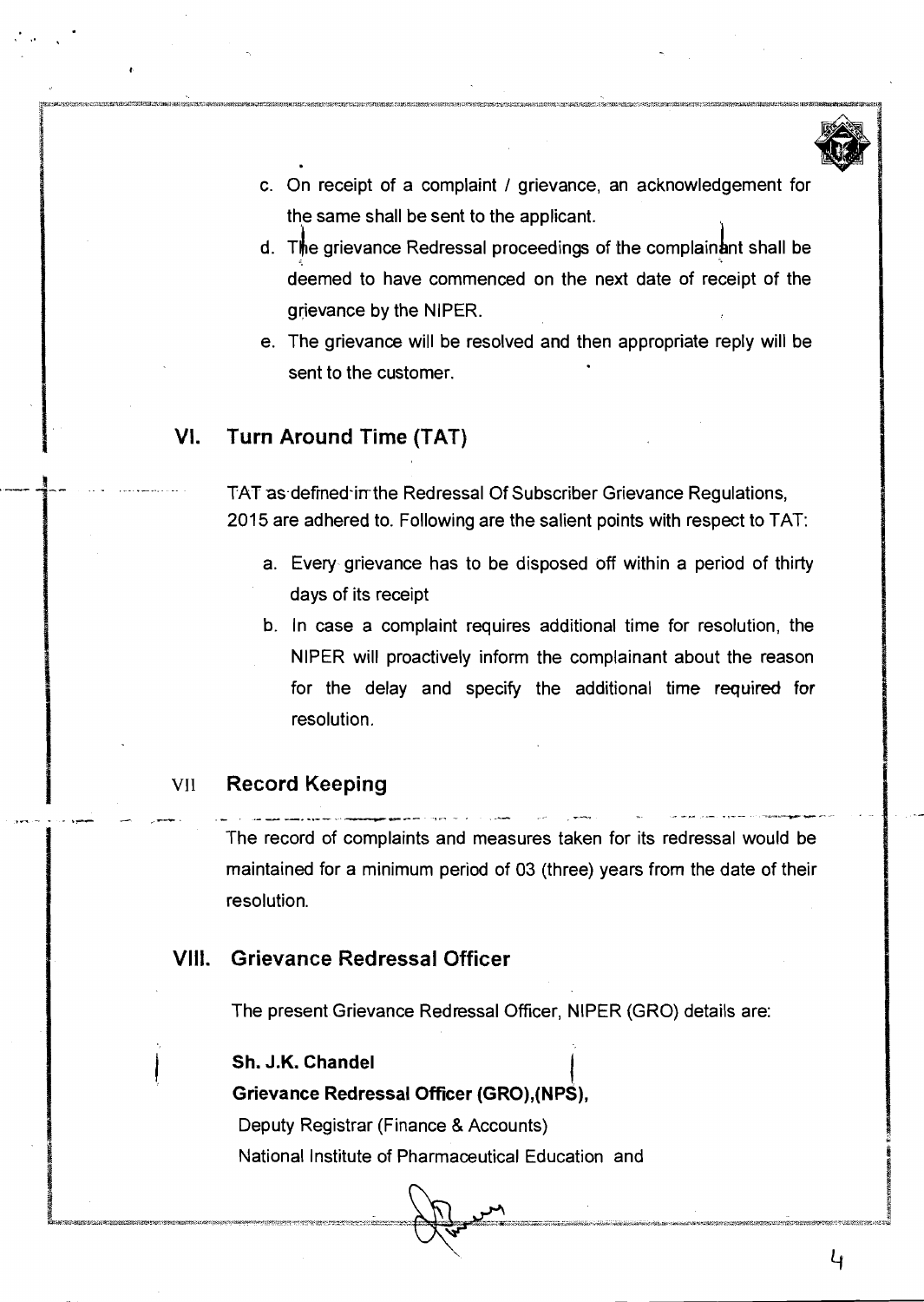

. . . , . . - , . .--.-- ... .. - --

Research Sector-67, S.A.S. Nagar, Mohali-160062  $(Pb)$ Email: drfa@niper.ac.in

If the complainant is not satisfied with the redressal of his grievances or if it has not been resolved by Grievance Redressal Officer, NIPER by the end of thirty days of the filing of the complaint, he/she may escalate the grievance to the Chief Grievance Redressal Officer [CGRO), NIPER

**<sup>1</sup>**The present Chief Grievance Redressal Officer [CGRO) details are:-

#### . . . . . . . .. . **Wing-Cdr. P.J.P.Sirigh Wai'aich, Registrar** '

#### **Chief Grievance Redressal Officer (CGRO),(NPS),**

National Institute of Pharmaceutical Education and

Research

Sector-67, S.A.S. Nagar, Mohali-160062

(Pb)

Email: reqistrar@niper.ac.in

## **IX. Final Decision**

In the following cases, the grievance shall be considered as disposed off:

- o When the NIPER has acceded to the request of the complainant fully.
- $\circ$  Where the comptathant has indicated in writing, its acceptance of the response of the NIPER.
- o Where the complainant has not responded within 45 days of the receipt of the written response of the NIPER.
- o Where the Grievance Redressal Officer has certified under intimation to the complainant that the NIPER has discharged its contractual, statutory and regulatory obligations and accordingly closes the complaint.
- o Where the complainant has not preferred any appeal within 45 days from the date of receipt of resolution or rejection of grievance communicated by the NIPER.

# **X. Escalation of grievances to NPS Trust**  n